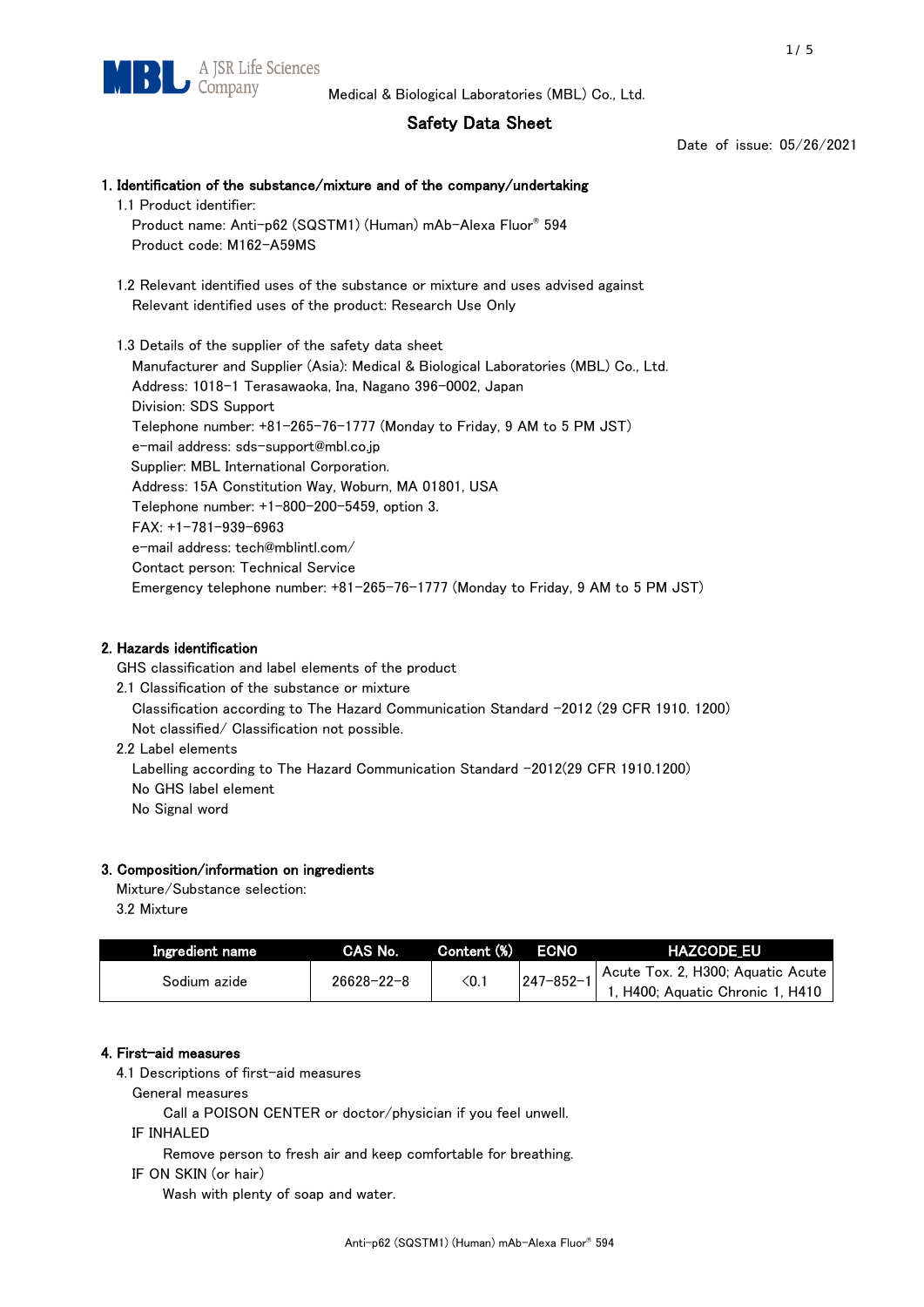## IF IN EYES

 Rinse cautiously with water for several minutes. Remove contact lenses, if present and easy to do. Continue rinsing.

IF SWALLOWED

Rinse mouth.

## 5. Fire-fighting measures

5.1 Extinguishing media

Suitable extinguishing media

Use appropriate extinguishing media suitable for surrounding facilities.

Unsuitable extinguishing media

Unsuitable extinguishing media data is not available.

5.2 Specific hazards arising from the substance or mixture

Specific hazards arising from the substance or mixture is not available.

- 5.3 Advice for firefighters
	- Specific fire-fighting measures
		- Evacuate non-essential personnel to safe area.

#### 6. Accidental release measures

6.1 Personnel precautions, protective equipment and emergency procedures

Wear proper protective equipment.

6.2 Environmental precautions

Prevent spills from entering sewers, watercourses or low areas.

6.3 Methods and materials for containment and cleaning up

 Absorb spill with inert material (dry sand, earth, et al), then place in a chemical waste container.

6.4 Reference to other sections

Refer to section 8

#### 7. Handling and storage

7.1 Precautions for safe handling

Preventive measures

(Safety treatments)

Avoid contact with skin.

Avoid contact with eyes.

Preventive measures data is not available.

Safety measures data is not available.

Any incompatibilities data is not available.

Advice on general occupational hygiene

Do not get in eyes, on skin, or on clothing.

Wash hands thoroughly after handling.

7.2 Storage

Conditions for safe storage data is not available.

Container and packaging materials for safe handling data is not available.

7.3 Specific end use(s)

Research Used Only.

## 8. Exposure controls/personal protection

 8.1 Control parameters Adopted value (Sodium azide)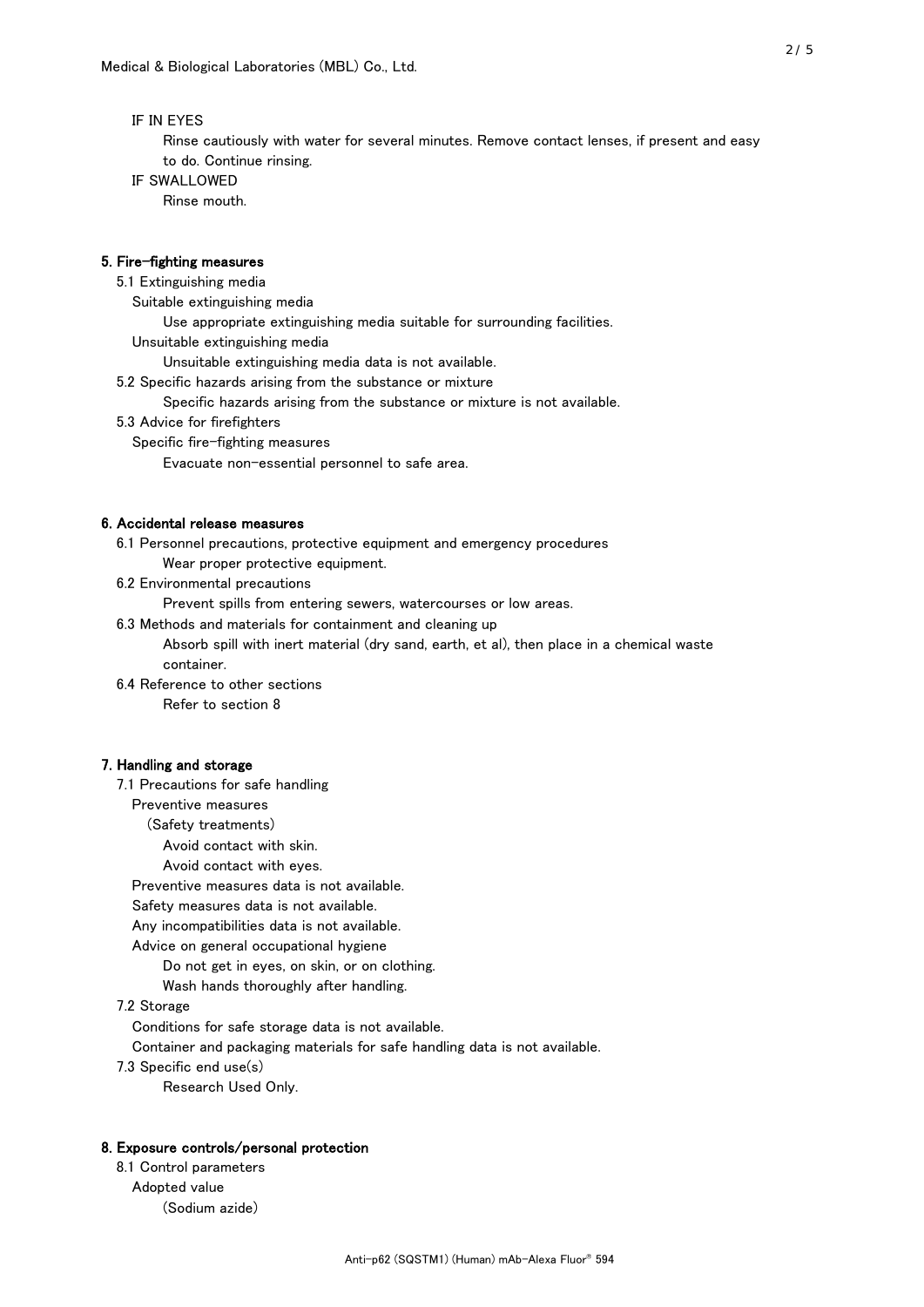ACGIH(1992) STEL: C (as Sodium azide) 0.29mg/m3; (as Hydrazoic acid vapor) 0.11ppm (Card impair; lung dam) 8.2 Exposure controls Appropriate engineering controls Do not use in areas without adequate ventilation. Washing facilities should be available. Individual protection measures Hand protection Wear protective gloves. Skin and body protection Wear protective clothing. 9. Physical and Chemical Properties 9.1 Information on basic physical and chemical properties Physical state: Liquid Color: Colored, dependent on the conjugates. (Alexa Fluor® 488; yellowish green, Alexa Fluor® 594; purple, Alexa Fluor® 647; pale blue, APC; light blue, Azami-Green; pale green, FITC; yellowish green, PE; pink) Odor data is not available. Melting point/Freezing point data is not available. Boiling point or initial boiling point data is not available. Flammability (gases, liquids and solids) data is not available. Lower and upper explosion limit/flammability limit data is not available. Flash point data is not available. Auto-ignition temperature data is not available.

Decomposition temperature data is not available.

pH: Neutral

Kinematic viscosity data is not available.

Solubility:

Solubility in water: good

Solubility in solvent data is not available.

n-Octanol/water partition coefficient data is not available.

Vapor pressure data is not available.

Density and/or relative density data is not available.

No Particle characteristics data is not available.

#### 10. Stability and Reactivity

10.1 Reactivity

Reactivity data is not available.

10.2 Chemical stability

Stable under normal storage/handling conditions.

10.3 Possibility of hazardous reactions

Possibility of hazardous reactions data is not available.

10.4 Conditions to avoid

Conditions to avoid data is not available.

10.5 Incompatible materials

Incompatible materials data is not available.

10.6 Hazardous decomposition products

Hazardous decomposition products data is not available.

## 11. Toxicological Information

11.1 Information on toxicological effects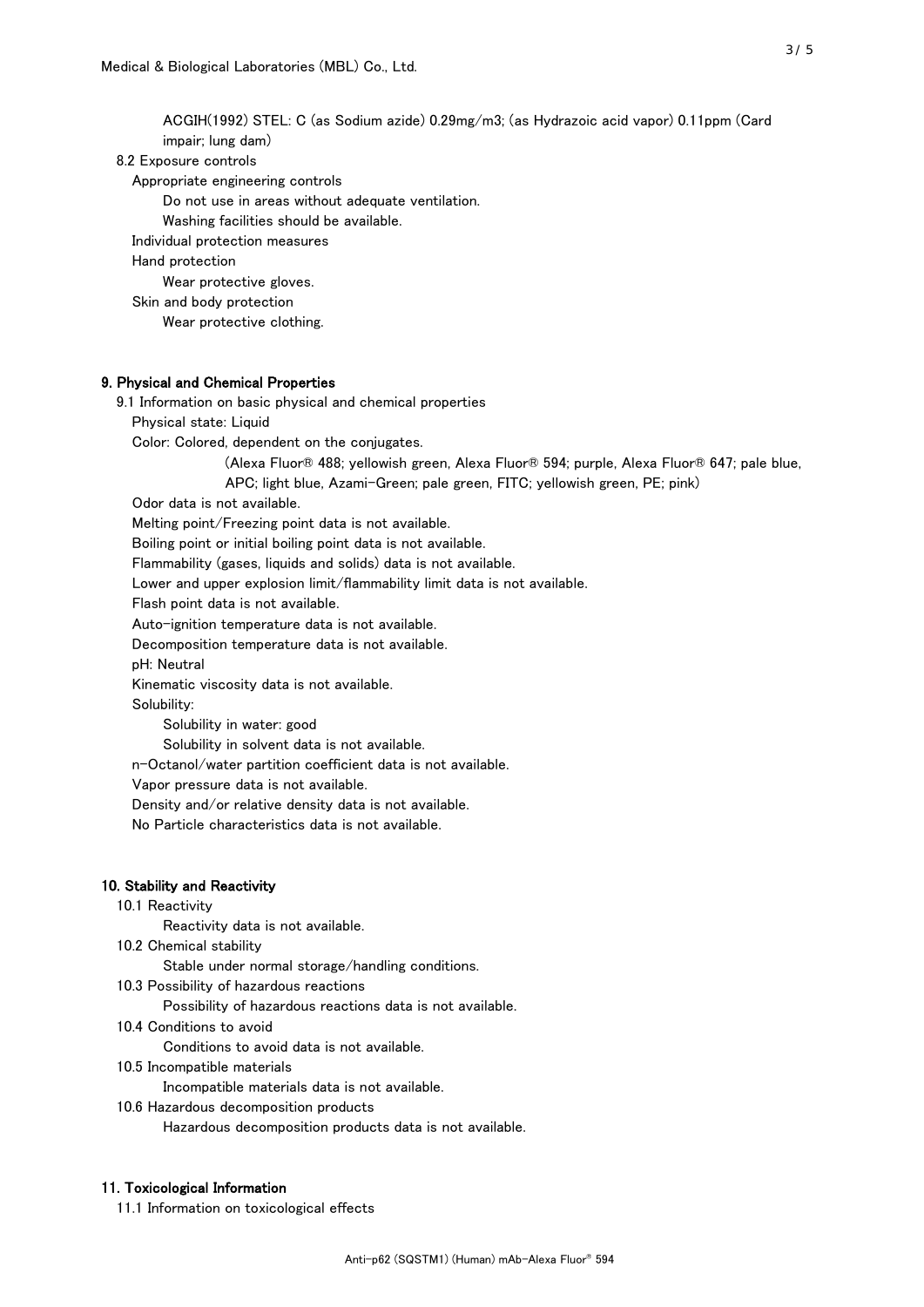Acute toxicity data is not available. Irritant properties Skin corrosion/irritation data is not available. Serious eye damage/irritation data is not available. Allergenic and sensitizing effects data is not available. Mutagenic effects data is not available. **Carcinogenicity**  (Sodium azide) ACGIH-A4(1992) : Not Classifiable as a Human Carcinogen Teratogenic effects data is not available. Reproductive toxicity data is not available. STOT STOT-single exposure data is not available. STOT-repeated exposure data is not available. Aspiration hazard data is not available.

#### 12. Ecological Information

#### 12.1 Ecotoxicity

Ecotoxicity data is not available.

Water solubility

(Sodium azide)

good (41.7 g/100 ml, 17℃) (ICSC, 2014)

12.2 Persistence and degradability

(Sodium azide)

Degradation measured by HPLC : 1% (Registered chemicals data check & review)

12.3 Bioaccumulative potential

(Sodium azide)

log Pow <= 0.3 (Check & Review, Japan)

12.4 Mobility in soil

Mobility in soil data is not available.

12.7 Other adverse effects

Ozone depleting chemical data is not available.

#### 13. Disposal considerations

 Description of waste residues and information on their safe handling and methods of disposal, including the disposal of any contaminated packaging

13.1 Waste treatment methods

Dispose of contents/container in accordance with local/national regulation.

Contaminated packing

Dispose of container after using the contents completely.

#### 14. Transport Information

UN No., UN CLASS

14.1 UN No. or ID No.: Not applicable

14.2 UN Proper Shipping Name : Not applicable

14.3 Class or division (Transport hazard class) : Not applicable

14.4 Packing group : Not applicable

Not applicable to IMDG Code

Not applicable to IATA Dangerous Goods Regulations

14.5 Environmental hazards

MARPOL Annex III - Prevention of pollution by harmful substances

Marine pollutants (yes/no) : no